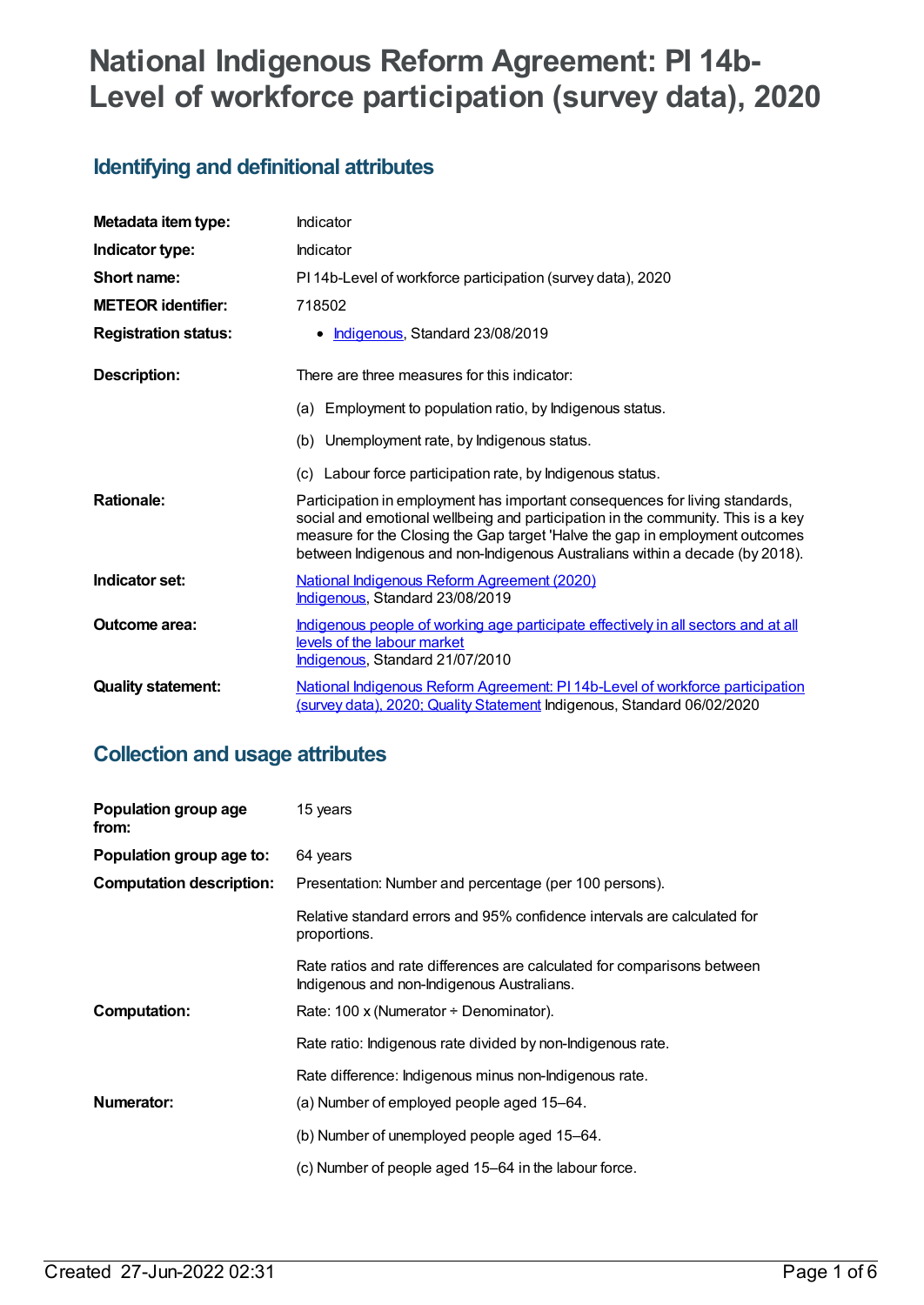**Data Element**

Person—age

**Data Source**

ABS Survey of [Education](https://meteor.aihw.gov.au/content/396601) and Work (SEW)

**Guide for use**

Data source type: Survey.

Based on 2018 SEW.

Main non-Indigenous numerator data source.

### **Data Element / Data Set**

#### **Data Element**

Person—labour force status

**Data Source**

ABS Survey of [Education](https://meteor.aihw.gov.au/content/396601) and Work (SEW)

#### **Guide for use**

Data source type: Survey.

Based on 2018 SEW.

Main non-Indigenous numerator data source.

### **Data Element / Data Set**

#### **Data Element**

Person—age

**Data Source**

ABS 2018-19 National [Aboriginal](https://meteor.aihw.gov.au/content/719848) and Torres Strait Islander Health Survey (NATSIHS)

**Guide for use**

Data source type: Survey.

Main Indigenous numerator data source.

### **Data Element / Data Set**

#### **Data Element**

Person—labour force status

#### **Data Source**

ABS 2018-19 National [Aboriginal](https://meteor.aihw.gov.au/content/719848) and Torres Strait Islander Health Survey (NATSIHS)

#### **Guide for use**

Data source type: Survey.

Main Indigenous numerator data source.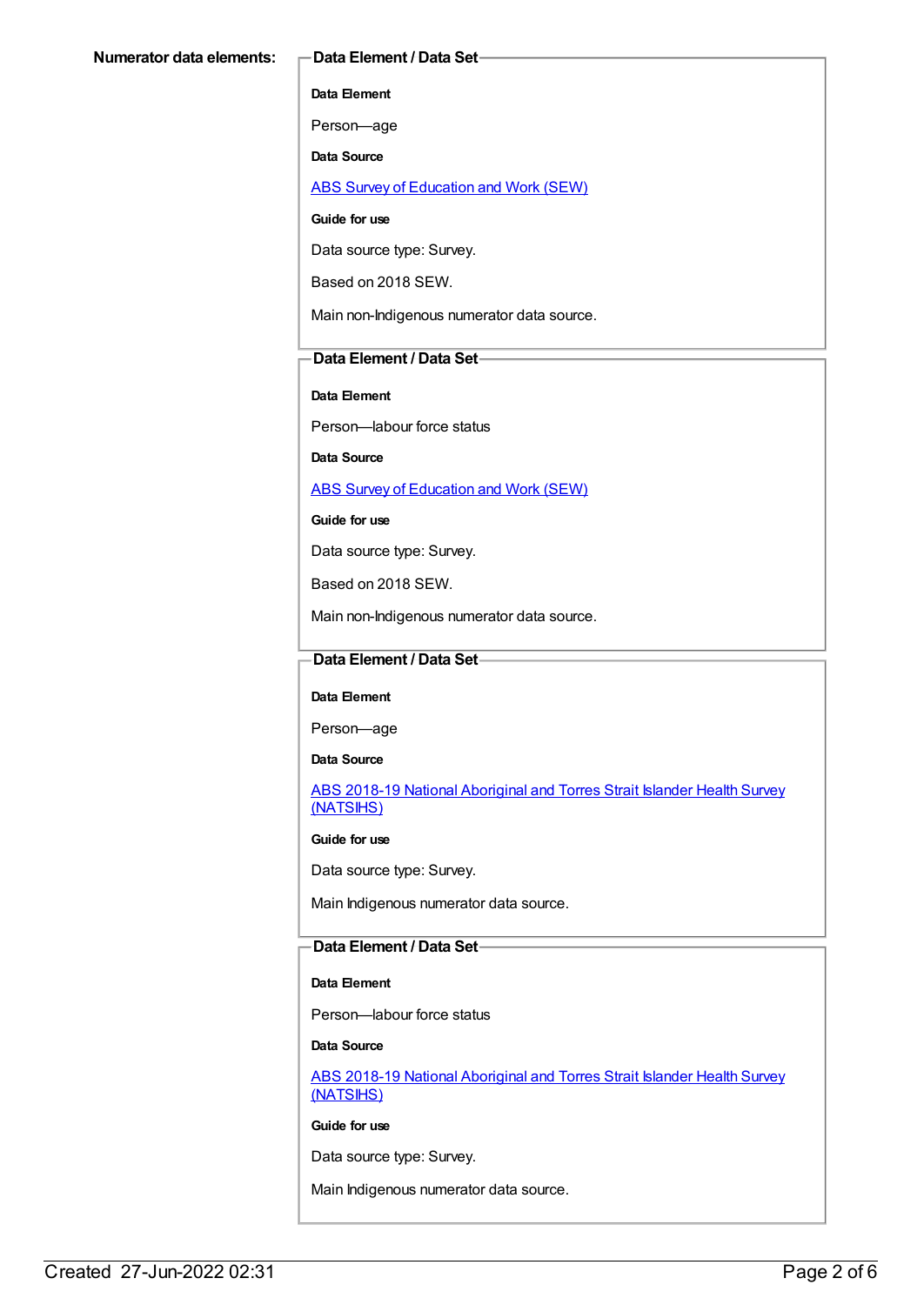| Denominator:                  | For (a) and (c) Total population aged 15-64.                             |
|-------------------------------|--------------------------------------------------------------------------|
|                               | For (b) Total number of people in the labour force aged 15-64.           |
| Denominator data<br>elements: | Data Element / Data Set-                                                 |
|                               | Data Element                                                             |
|                               | Person-age                                                               |
|                               | Data Source                                                              |
|                               | <b>ABS Survey of Education and Work (SEW)</b>                            |
|                               | Guide for use                                                            |
|                               | Data source type: Survey.                                                |
|                               | Based on 2018 SEW.                                                       |
|                               | Main non-Indigenous denominator data source.                             |
|                               | Data Element / Data Set-                                                 |
|                               |                                                                          |
|                               | <b>Data Element</b>                                                      |
|                               | Person-age                                                               |
|                               | Data Source                                                              |
|                               | ABS 2018-19 National Aboriginal and Torres Strait Islander Health Survey |
|                               | (NATSIHS)                                                                |
|                               | Guide for use                                                            |
|                               | Data source type: Survey.                                                |
|                               | Main Indigenous denominator data source.                                 |
|                               |                                                                          |
|                               |                                                                          |

**Disaggregation:** Disaggregation: National and state/territory by remoteness area by Indigenous status.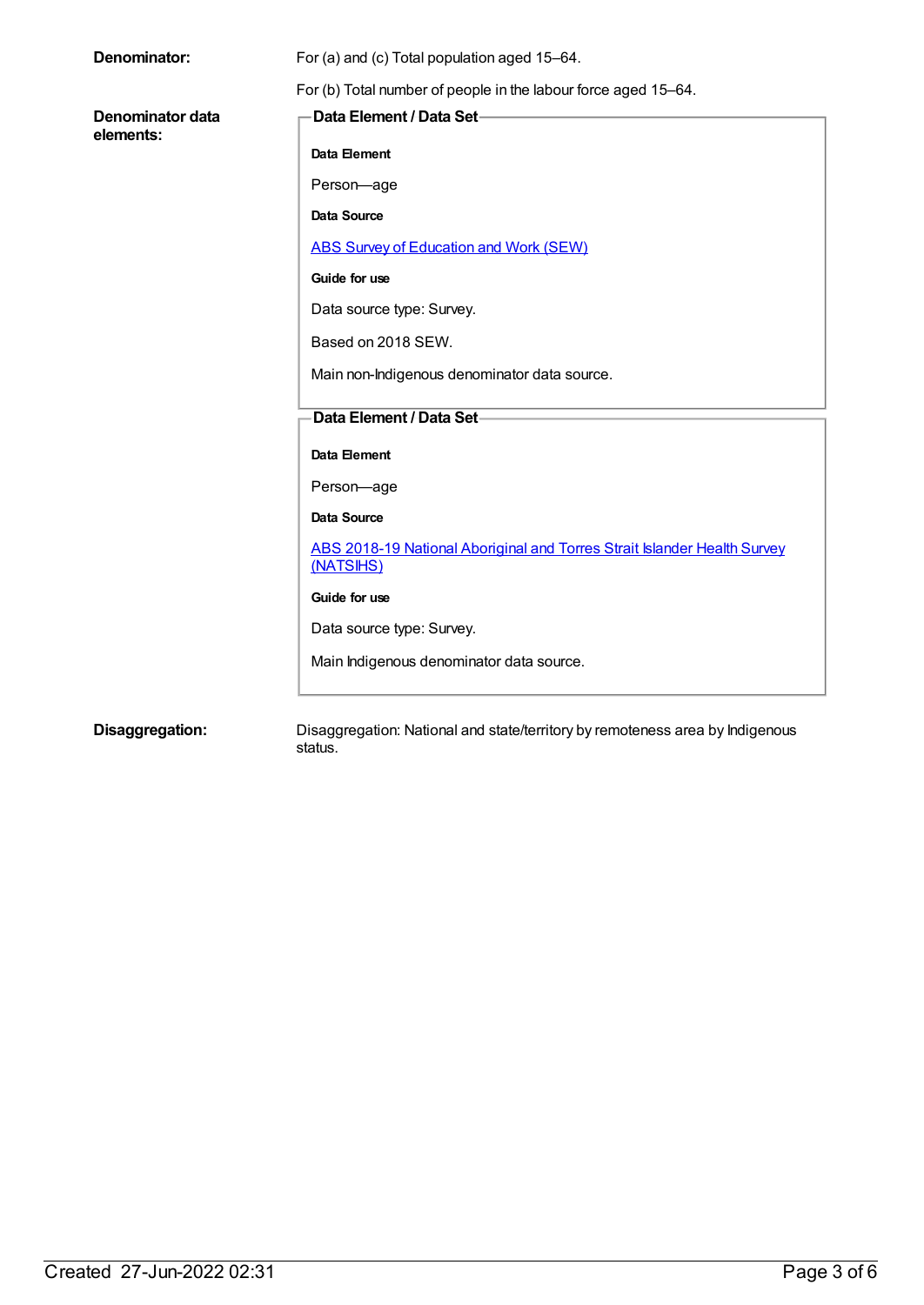#### **Disaggregation data elements:**

#### **Data Element / Data Set**

#### **Data Element**

Person—area of usual residence, statistical area level 1 (SA1) (ASGS 2011)

#### **Data Source**

ABS Survey of [Education](https://meteor.aihw.gov.au/content/396601) and Work (SEW)

**Guide for use**

Data source type: Survey.

#### **Data Element / Data Set**

#### **Data Element**

Person—Indigenous status

**Data Source**

ABS Survey of [Education](https://meteor.aihw.gov.au/content/396601) and Work (SEW)

#### **Guide for use**

Data source type: Survey

Based on 2018 SEW

#### **Data Element / Data Set**

#### **Data Element**

Person—area of usual residence, statistical area level 1 (SA1) (ASGS 2016)

#### **Data Source**

ABS 2018-19 National [Aboriginal](https://meteor.aihw.gov.au/content/719848) and Torres Strait Islander Health Survey (NATSIHS)

**Guide for use**

Data source type: Survey.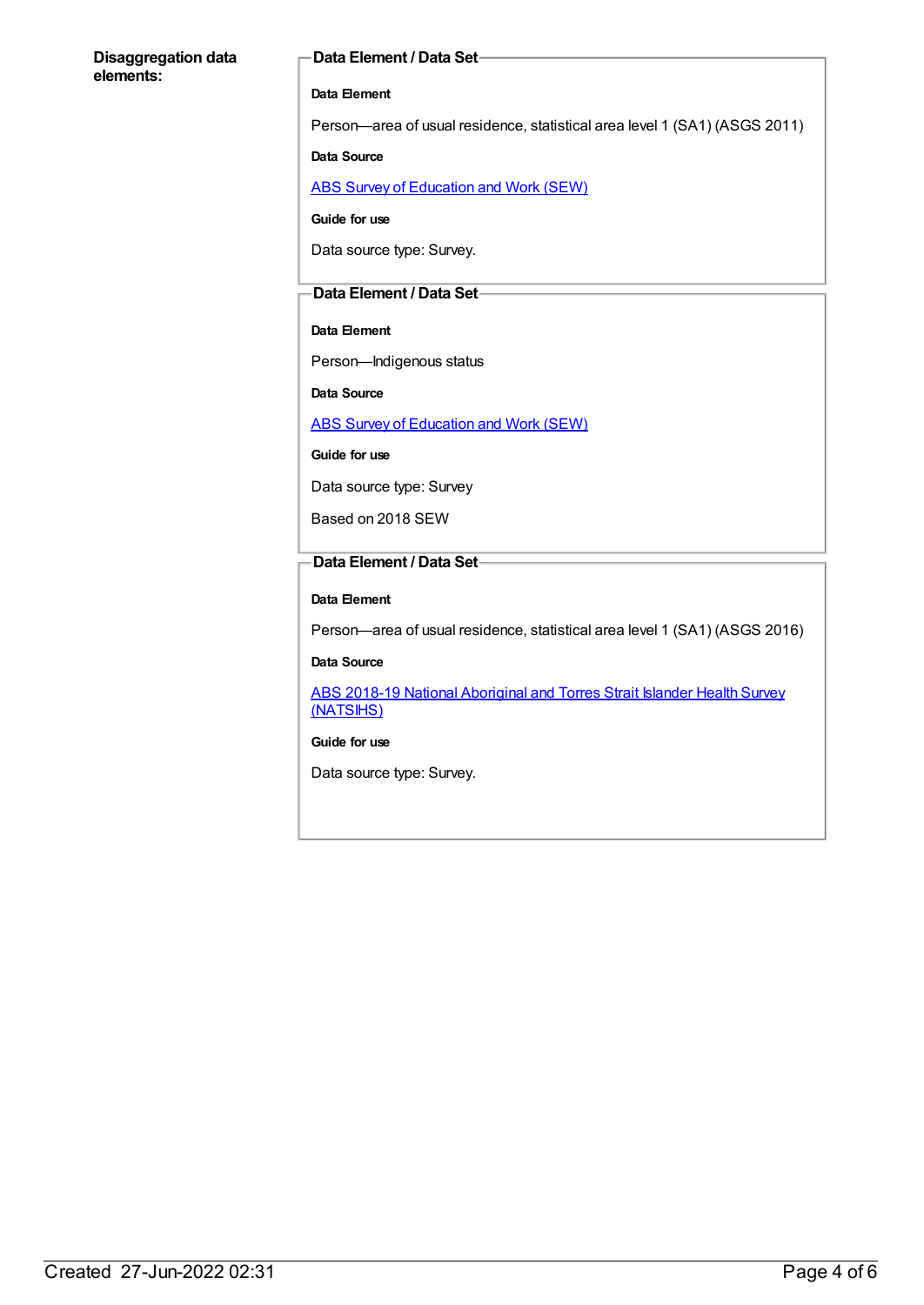**Comments:** Most recent data available for the 2020 National Indigenous Reform Agreement (NIRA) Report (2018–19 reporting cycle). Data are presented for:

- Indigenous: NATSIHS 2018-19;
- non-Indigenous: SEW 2018

The 2017 NIRA report (2015–16 reporting cycle) presented data for:

- Indigenous: NATSISS 2014-15.
- Non-Indigenous: SEW 2014.

The baseline NIRA Report presented data from the 2008 NATSISS (Indigenous) and 2008 SEW (non-Indigenous) as the main data collection.

The 2014 NIRA Report presented data from the NATSIHS component of the 2012– 13 Australian Aboriginal and Torres Strait Islander Health Survey (AATSIHS) and the 2012 SEW.

Prior to 2010, the SEW did not include people living in very remote areas. From 2010 onwards, the SEW includes people living in very remote areas except discrete Indigenous communities.

Prior to 2010, the SEW did not include the remoteness variable. Therefore, a non-Indigenous comparator for remoteness for the 2008 NATSISS is not reported.

The size of the standard errors mean that SEW data may not be adequate for measuring change over time.

Baseline year for the Council of Australian Governments' Closing the Gap target (Halve the gap in employment outcomes between Indigenous and non-Indigenous Australians within a decade) is 2008; baseline year for this indicator is 2008; target year is 2018.

The term 'Aboriginal and Torres Strait Islander people' is preferred when referring to the separate Indigenous peoples of Australia. However, the term 'Indigenous' is used interchangeably with 'Aboriginal and Torres Strait Islander' in this indicator to assist readability.

## **Representational attributes**

| <b>Representation class:</b> | Percentage |
|------------------------------|------------|
| Data type:                   | Real       |
| Unit of measure:             | Person     |
| Format:                      | N[N].N     |
|                              |            |

## **Indicator conceptual framework**

| <b>Framework and</b> | Socioeconomic Factors |
|----------------------|-----------------------|
| dimensions:          |                       |

**Data source attributes**